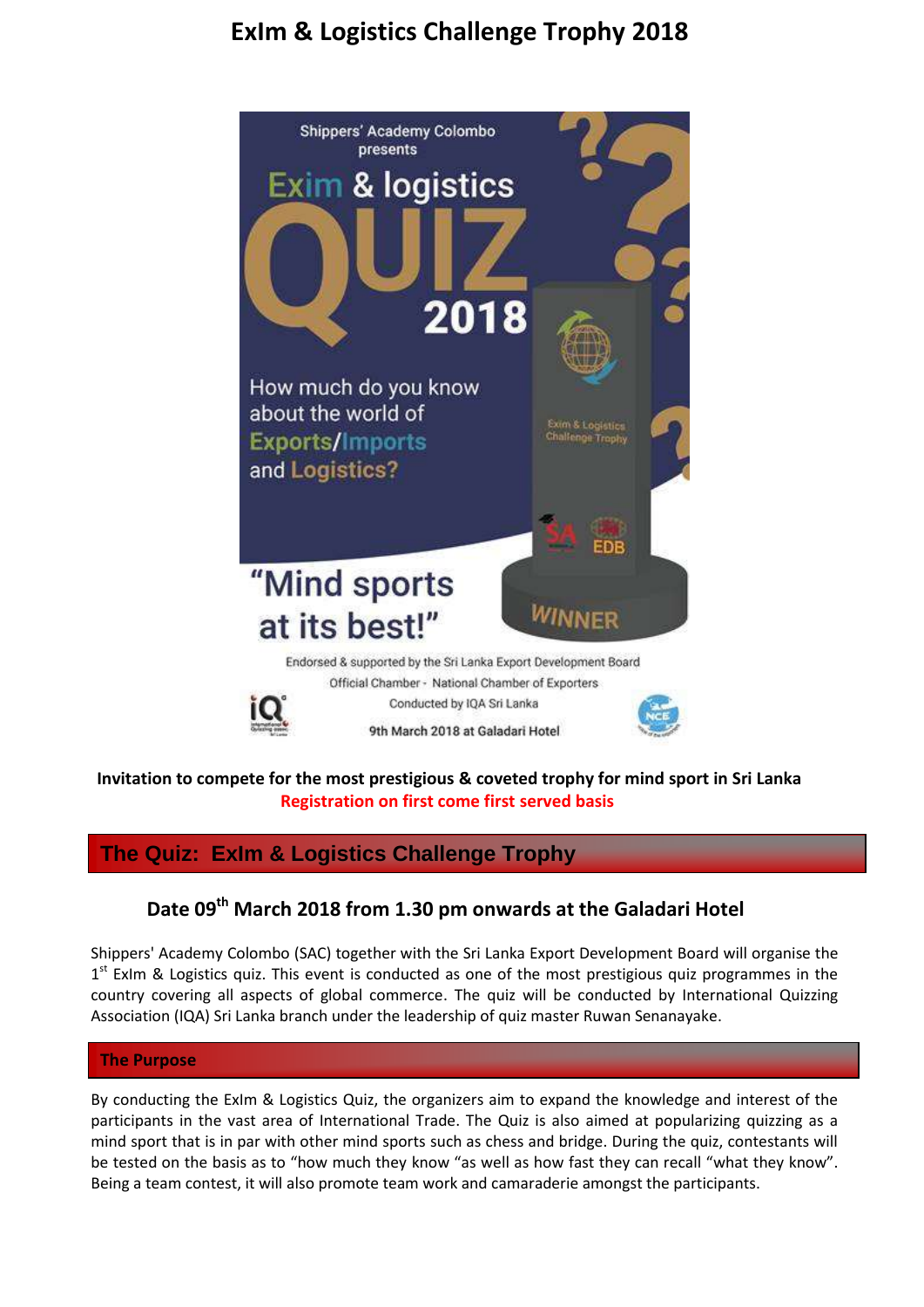## **The Format of the quiz**

The Quiz will be conducted by the International Quizzing Association Sri Lanka branch as a Table Quiz in 5 rounds, each with 10 questions, covering mainly the following:

- Current affairs (what has been in the news recent past)
- International trade practices and procedures focusing on export and import of goods and services
- History and development of international trade and logistics
- Prominent personalities in international trade
- Leading international trade related entities
- International transportation & logistics
- General knowledge (interesting trivia not related directly to international trade)

Some questions will be based on visuals as well.

### **Team Composition**

֦

A team should be comprised of a maximum of 5 members. The names of all team members must be declared prior to the commencement of the Quiz. No substitution shall be allowed after the commencement of the Quiz. The questions shall be answered by the team members collectively.

The quiz will be open to teams from the following sectors:

- 1. Freight Forwarding & Logistics Service Providers
- 2. Banks & Financial institutions
- 3. Public Sector Institutions
- 4. Exporters & Importers
- 5. Maritime Service Providers
- 6. Other Mercantile Establishments- Local & International
- 7. Schools and Educational Institutions

The organizers reserve the right to classify a team under any of the above categories and will also reserve the right to delete any category if sufficient number of entries is not received under that category. Applications will be accepted on a first come first served basis.

### **Answering**

The quiz will be conducted in English and all answers should be written on the answer scripts provided by the organizers. Teams will be allowed 30 seconds to discuss and write down the answer after each question is read out by the Quiz Master twice over. At the end of each round an additional one minute will be given to review the answer.

All answer scripts should carry the team name, the round number, the table number and should be signed by the team leader and handed over to the quiz officials immediately after the end of each round.